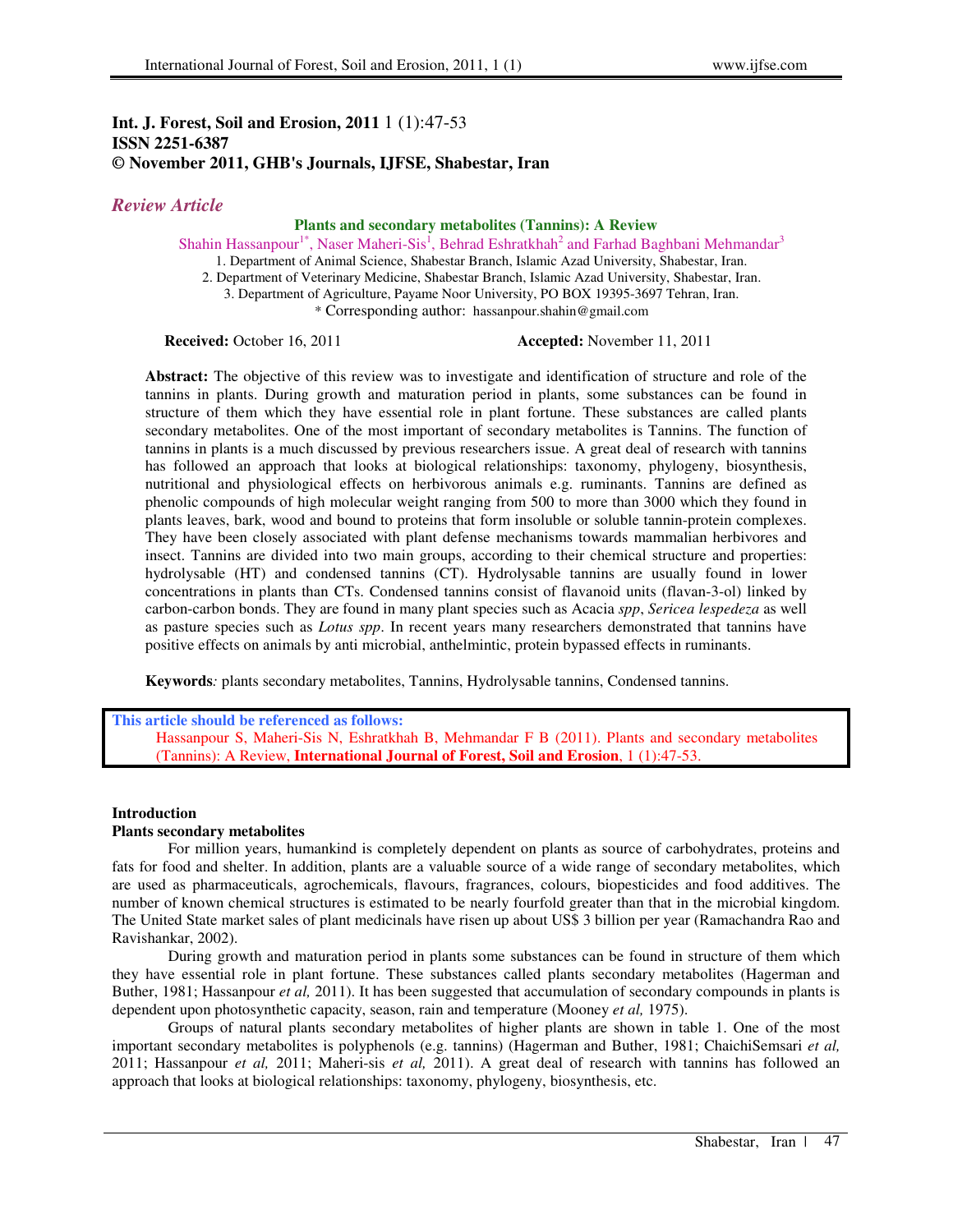Polyphenols are the most widely distributed class of plant secondary metabolites and several thousand different compounds have been identified. Polyphenols play many different roles in plant biology and human life, including UV protective agents, defensive compounds against herbivores and pathogens, contributors to plant colors, contributors to the taste of food and drink, and pharmaceuticals (Haslam,, 1989; Hassanpour *et al,* 2011).

| Table 1. Groups of natural secondary metabolites of higher plants |  |
|-------------------------------------------------------------------|--|
|                                                                   |  |

| Phenylpropanoids                                    | Alkaloids             | Terpenoids        | <b>Ouinones</b>    | <b>Steroids</b>                |  |
|-----------------------------------------------------|-----------------------|-------------------|--------------------|--------------------------------|--|
| 1. Anthocyanins                                     | 1. Acridines          | 1. Carotenes      | 1. Anthroquinones  | 1. Cardiac glycosides          |  |
| 2. Coumarins                                        | 2. Betalaines         | 2. Monoterpenes   | 2. Benzoquinones   | 2. Pregnenolone<br>derivatives |  |
| 3. Flavonoids                                       | 3. Ouinolizidines     | 3. Sesquiterpenes | 3. Naphthoquinones |                                |  |
| 4. Hydroxycinnamoyl<br>derivatives                  | 4. Furonoqui nones    | 4. Diterpenes     |                    |                                |  |
| 5. Isoflavonoids                                    | 5. Harringtonines     | 5. Triterpenes    |                    |                                |  |
| 6. Lignans                                          | 6. Isoquinolines      |                   |                    |                                |  |
| 7. Phenolenones                                     | 7. Indoles            |                   |                    |                                |  |
| 8. Proanthocyanidins                                | 8. Purines            |                   |                    |                                |  |
| 9. Stilbenes                                        | 9. Pyridines          |                   |                    |                                |  |
| 10. Tannins                                         | 10. Tropane alkaloids |                   |                    |                                |  |
| Adapted from Ramachandra Rao and Ravishankar, 2002. |                       |                   |                    |                                |  |

#### **What is Tannin?**

Tannins are defined as phenolic compounds of high molecular weight ranging from 500 Da to more than 3000 Da which they found in plants leaves, bark, fruit, wood and roots located basically in the tissues in the vacuoles. They have been closely associated with plant defense mechanisms against mammalian herbivores, birds and insects (Hagerman and Buther, 1981; Hassanpour *et al,* 2011). Except of some higher molecular weight structures tannins are soluble in water (20- 35°C). Oligomeric compounds with multiple structure units with free phenolic groups can complex with proteins, starch, cellulose and minerals. In the plant kingdom tannins are found in both flowering plants and non-flowering plants. They are found in many plant species such as Acacia *spp*, *Sericea lespedeza* as well as pasture species such as *Lotus spp*. (Hassanpour *et al,* 2011).

Tanniniferous plants are widespread in nature and although a lot of attention has been given to their study in recent years, the term "tannin" continues to be difficult to define accurately. Indeed, whereas related phenolic compounds such as simple phenolics, neolignans and flavonoids are characterised and classified according to their chemical structure, tannins are a diverse group of compounds that are related primarily in their ability to complex with proteins (Fahey and Jung, 1989; Hassanpour *et al,* 2011). Thus, tannins are usually defined as water-soluble polyphenolic substances and have ability bound to proteins that form insoluble or soluble tannin-protein complexes. As a consequence, tannins able to make complex with polysaccharides (cellulose, hemicelluloses and pectin) and nucleic acids, steroids, alkaloids, and saponins (Haslam, 1986; ChaichiSemsari *et al,* 2011; Maheri-sis *et al,* 2011). There are some observations with regard to the presence of tannins that deserve some attention. For example, within plant cells, tannins are found in the vacuole (Chafe and Durzan, 1973; Lees *et al,* 1995) and this has been suggested to be a method to preventing inhibition of the cell metabolism by tannins (Haslam, 1974). Also, one must astound about the energetic costs and on the reasons for such a practice, especially when plants devote so much carbon to the production of tannins. Haslam (1986) was suggested secondary metabolism serves to maintain primary metabolism in circumstances not propitious for growth. In recent years many researchers demonstrated that tannins have positive effects on animals by anti microbial, anthelmintic, protein bypassed effects in ruminants (Athanasiadou *et al,* 2001; ChaichiSemsari *et al,* 2011; Hassanpour *et al,* 2011; Maheri-sis *et al,* 2011; Sadaghian *et al,* 2011).

## **Types of Tannin**

According to their chemical structure and properties, tannins are divided into two main groups: hydrolysable (HT) and condensed tannins (CT) (Athanasiadou *et al,* 2001; ChaichiSemsari *et al,* 2011; Hassanpour *et al,* 2011; Maheri-Sis *et al,* 2011). The characteristics of the two groups are different in molecular weight, structure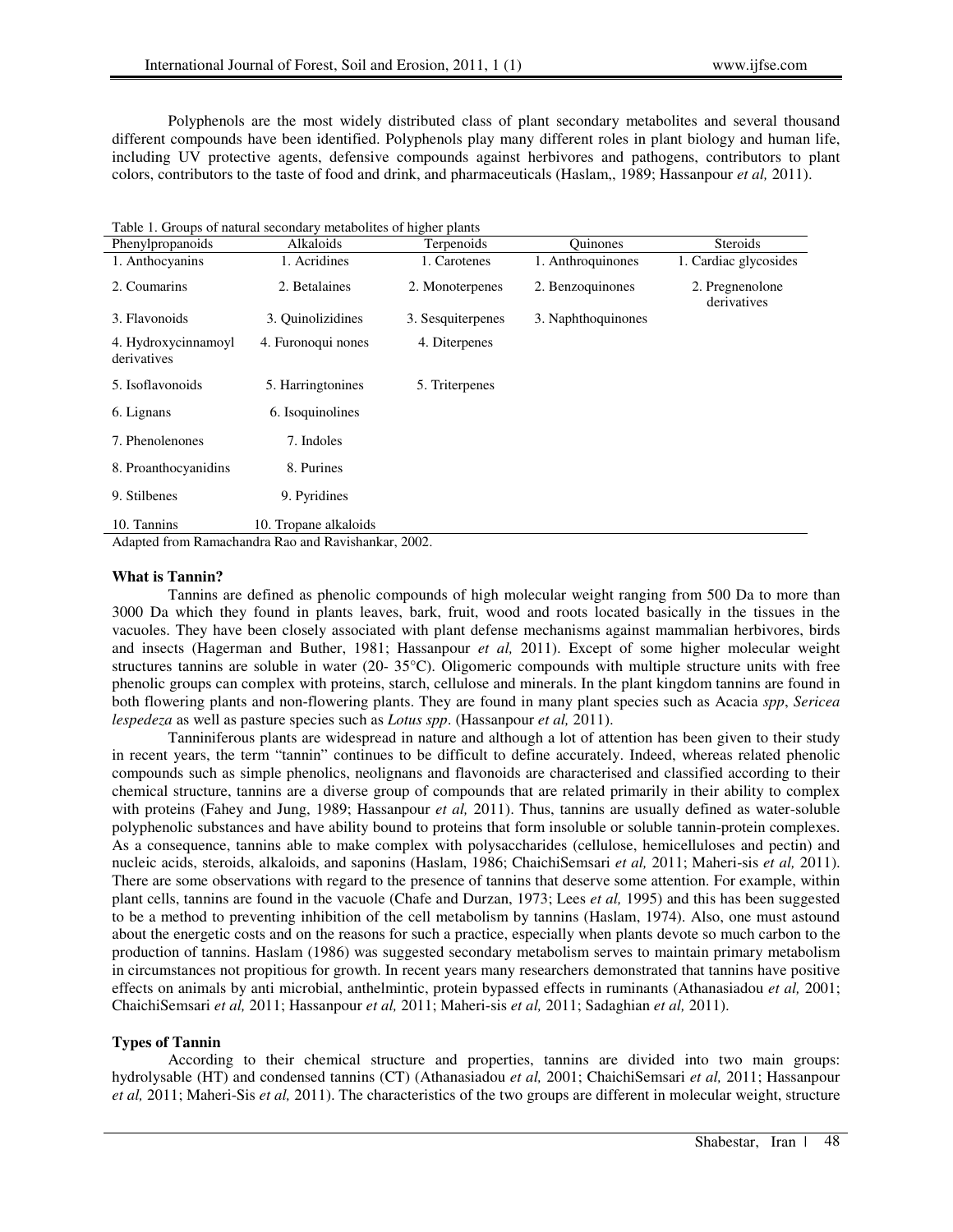and produce a different effect on the herbivorous animals especially on ruminant when ingested. According to the chemical structure (Fig 1) of HTs (gallotannins and ellagitannins) are molecules which contain a carbohydrate, generally D-glucose, as a central core (Min and Hart*,* 2003). The hydrolysable groups of these carbohydrates are esterified with phenolic groups, such as ellagic acid or gallic acid (Mangan, 1988; Haslem, 1989). Hydrolysable tannins are usually found in lower concentrations in plants than CTs. Hydrolysable tannins are subdivided into taragallotannins (gallic and quinic acid) and caffetannins (caffeic and quinic acid) (Mangan, 1988). They are hydrolyzed by tanninase enzymes which engage in ester bond hydrolysis. HTs can form compounds such as pyrogallol which is toxic to ruminants. Toxic compounds from more than 20% HT in the diet can cause liver necrosis, kidney damage with proximal tuberal necrosis, lesions associated with hemorrhagic gastroenteritis and high mortality, which were observed in sheep and cattle (Reed, 1995). Hydrolysable tannins can also affect monogastrics by reducing growth rates, protein utilization and causing damage to the mucosa of the digestive tract and increasing the excretion of protein and amino acids.

Condensed tannins (CT or proanthocyanidins), are the most common type of tannins found in forage legumes, trees and stems (Barry and McNabb, 1999). These types of tannins are widely distributed in legume pasture species such as *Lotus corniculatus* and in several kinds of acacia and other plant species (Degen *et al.,*  1995). Condensed tannins have a variety of chemical structures affecting their physical and biological properties (Min *et al.,* 2003). They are consist of flavanoid units (flavan-3-ol) linked by carbon-carbon bonds. The complexity of CT depends on the flavanoid units which vary among constituents and within sites for interflavan bond formation. The term proanthocyanidins (PAs) is derived from the acid-catalyzed oxidation reaction producing red anthocyanidins upon heating PAs in acidic alcohol solutions. Anthocyanidin pigment is responsible for the colors observed in flowers, leaves, fruits juices and wines. The astringent taste of some leaves, fruits and wines is due to the presence of tannin.



Figure 1. Chemical structure of CTs and HTs. Adapted from McSweeney *et al* (2001).

#### **Condensed tannin biosynthesis**

Biosynthesis of tannins is shown in fig 2. According to Gottlieb (1990) which provided a clear and concise summary of plant metabolism when he stated: "The basic metabolism of autotrophic plants combines photosynthesis with respiration, leading from  $CO<sub>2</sub>$  via the sugars of the Calvin cycle, Pyruvic acid and acetic acid either to the fatty acids of the Lynen spiral (a reversible process) or to the simple aliphatic acids of the Krebs cycle and thence back to CO2. Connected by mostly reversible pathways are some essential intermediates such as the Krebs-cycle-derived aliphatic amino acids, the purines and the pyrimidines, the acetic acid-derived Mevalonic acid, the sugar-derived glycerol and the sugar-plus pyruvic acid-derived Shikimic acid, the latter functioning as a precursor to the aromatic amino acids." Indeed, the shikimic acid and acetate-malonate pathways are the major metabolic routes of polyphenolic synthesis in plants. Also, two precursors are necessary for flavonoid synthesis, acetate and phenylalanine (Van Soest, 1982; Jung and Fahey, 1983).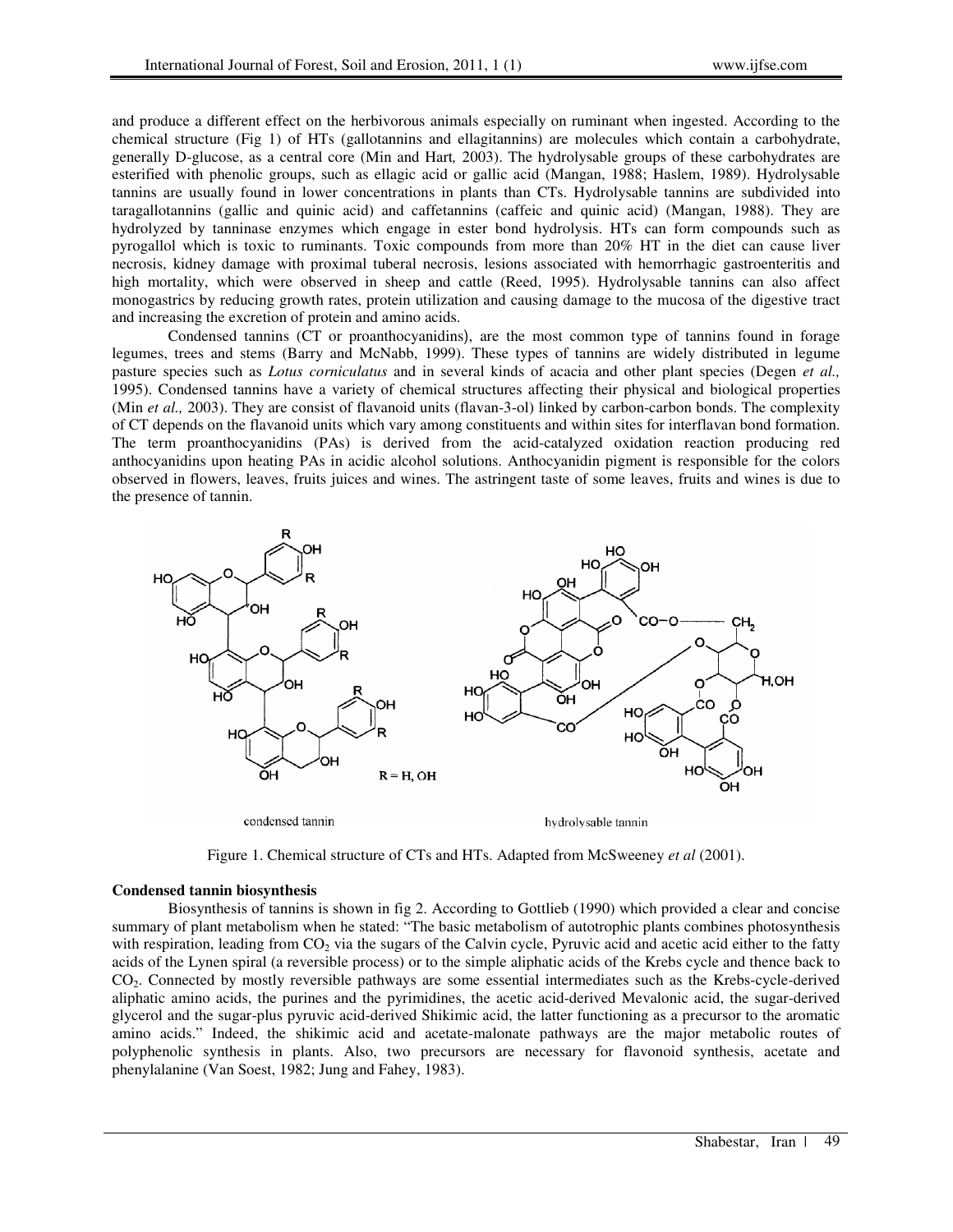Additionally, Stafford (1990) observed for the synthesis of CTs, a flavan-3, 4,-diol is one of the immediate precursors and the other is usually a flavan-3-ol acting as a nucleophile. In tracer studies with a range of fruitbearing plants using a variety of labelled cinnamate precursors, this author showed that the C6-C3 carbon skeleton of the cinnamate precursor was incorporated intact into the flavan units. Many factors can affect CTs biosynthesis in plants. Foo *et al* (1982) suggested that because polymers isolated from the leaves and roots of the same plant show structural variation, biosynthesis of tannins may be under different control in the two tissues. They reported two independent processes of tannin biosynthesis in mutants of *L. pedunculatus*: (a) light mediated and occurring in the apical meristem, and (b) nutritional and occurring in the root system. Biosynthesis of CTs in leaves was controlled by light quality and in the roots by stressing the plants by applying conditions of nitrogen deficiency. Condensed tannin concentration in plant tissue has been shown to vary with many factors. These include plant species (Jackson *et al,* 1996), plant part (Foo *et al,* 1982, Barahona *et al,* 1997), plant maturity (Lees *et al,* 1995), growing season (Feeny, 1970) and soil fertility (Barry and Forss, 1983; Barry, 1989).



**Figure 2.** Biosynthesis of tannins, Adapted from Hättenschwiler and Vitousek (2000). The diagram shows a simplified overview of biosynthesis [(a) represents any living plant tissues], release into the environment and fate of polyphenols in the soil (b). The unbroken lines indicate the biosynthetic pathways of polyphenols, and their fluxes and transformations into and within the soil. The broken lines indicate nitrogen (N) uptake by the plant. The aromatic amino acid phenylalanine, synthesized in the shikimicacid pathway, is the common precursor of proteins and phenolic compounds. Low molecular weight phenolics (LMP) might undergo a high turnover in living plant tissues, whereas high molecular weight PAs are considered to be metabolic endproducts with minimal turnover and a tendency to accumulate with the aging of plant tissues. Major control mechanisms (indicated by the regulation symbol ►◄) occur at the level of the availability of glucose and phenylalanine (mainly quantity of polyphenols), and at the level of cinnamic acid (polyphenol quality). Soil organisms influence not only the uptake and metabolism of phenolic compounds, but also the fragmentation, mixing and translocation of polyphenol-containing litter material (soil fauna), and the production of extracellular enzymes (microorganisms) that drive either the breakdown of insoluble polyphenols or the formation of humic substances from low molecular weight polyphenols (according to the polyphenol theory of humus synthesis). The uptake, transformation and/or metabolism of polyphenol–protein complexes by soil organisms might be a major link between polyphenols and nutrient cycling (Hättenschwiler and Vitousek, 2000).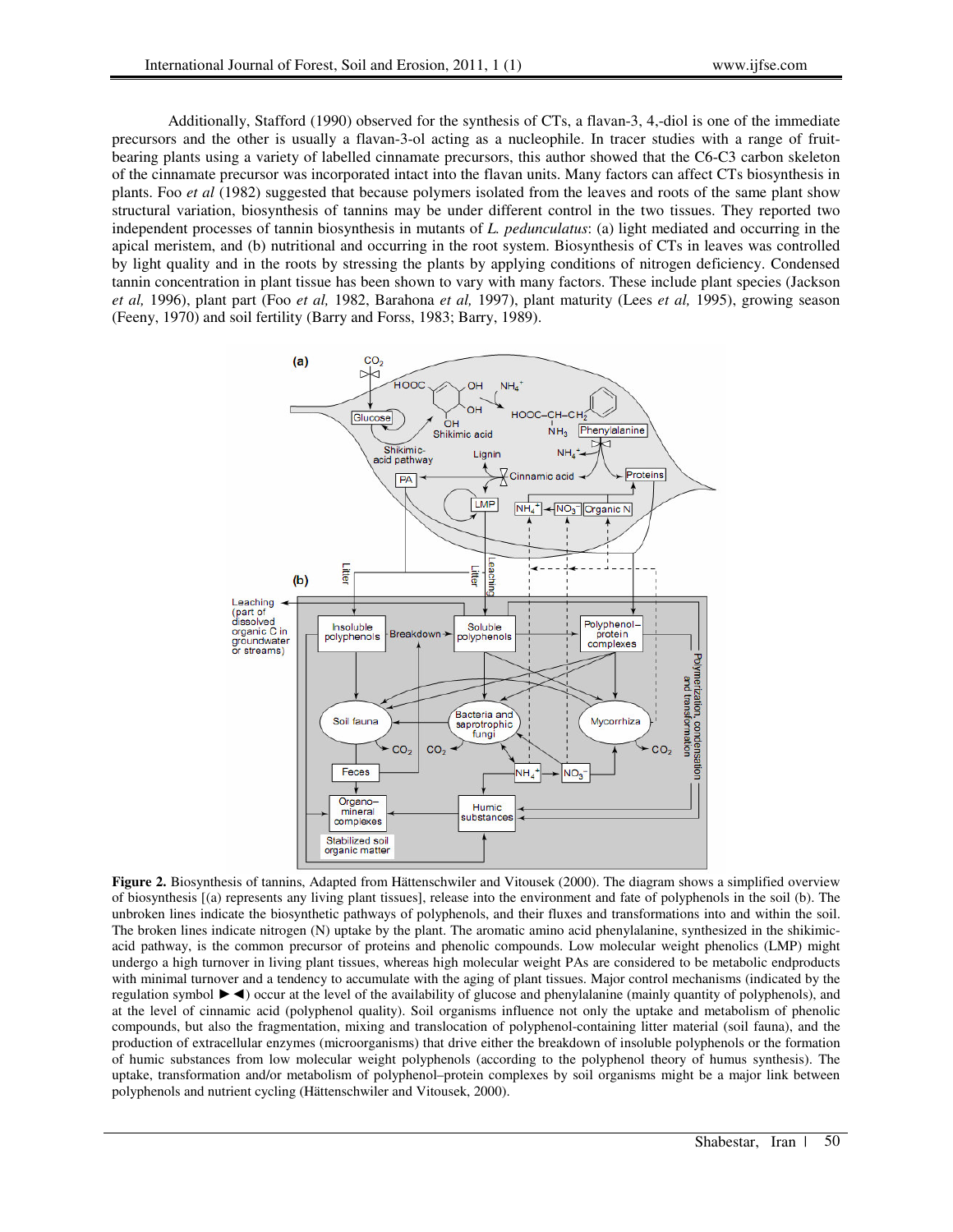### **Benefits of Tannins**

In the tropics, the efficiency of forage-based ruminant production systems is limited by forage quality and forage quantity during the dry season (NAS, 1979). In most tropical regions, native grasses from permanent pastures constitute the most important feed resource for ruminants. Unfertilised and unmanaged native grasses generally have poor nutritive value: 2.5-7.0 % crude protein (dry matter basis) and low dry matter digestibility 40-50 % (Patraa and Saxena, 2010). During the dry season, which ranges from two to six months, the dry matter availability from these pastures diminishes dramatically. Furthermore, the low levels of crude protein and minerals in tropical grasses tend to decline rapidly during the dry season. As a result, cattle lose weight and milk production drops (NAS, 1979; Patraa and Saxena, 2010). During the wet season, the protein level in most grasses is lower than the level necessary for adequate animal growth (Patraa and Saxena, 2010). In addition, the low digestibility of tropical grasses can limit animal production, being on average 13 % less digestible than temperate grasses (Minson and McLeod, 1970). Although not yet fully exploited, the strategy of incorporating forage legumes into feeding schemes such as cut and carry systems or protein banks has enormous potential towards solving the severe nutritional limitations that ruminants face within tropical production systems ( Devendra, 1990). Indeed, improved animal performance has been frequently reported in response to the use of high quality tanniniferous forages as supplements for ruminants fed low-quality roughage diets. Additionally (Gonzalo Hervás *et al,* 2003) was demonstrate that moderate amounts of CTs have been reported to exert beneficial effects on protein metabolism in ruminants, decreasing rumen degradation of dietary protein and increasing absorption of amino acids in the small intestine. Hence, The CT may enable dietary protein bypass from the rumen for digestion in the lower digestive tract (Hassanpour *et al,* 2011). An increase in flow of metabolizable protein or essential amino acids to the small intestine has been observed in animals grazing forages of high CT content compared to those grazing a low CT diet (Waghorn, 2008).

### **Tannin sources**

In deed, tannins can be found in nearly all of the legumes, shrubs, vegetables and fruits in the world. For example sorghum (Reed, 1995), tea, wine (Corder *et al,* 2006) and pomegranate (Scalbert *et al,* 2003). Also, Previous researchers observed that high levels of CT have found in *Acacia species (e.g. saligna, mearnsii, decurren, dealbata, pyonantha)* (Athanasiadou *et al,* 2001; Waghorn, 2008; Max, 2010; Hassanpour *et al,* 2011; Sadaghian *et al,* 2011), red wood (*Quebracho tannins*) (Athanasiadou *et al,* 2001; Waghorn, 2008; ChaichiSemsari *et al,* 2011; Maheri-sis et al, 2011), birdsfoot trefoil (*Lotus corniculatus*), sainfoin, (*Onobrychis*), sulla (*Hedysarum coronarium*) and lotus major (*L. pedunculatus*) (Waghorn, 2008).

## **Conclusions**

During growth and maturation period in plants some substances can be found in structure of them which they have essential role in plant fortune. These substances called plants secondary metabolites. Tannins are defined as phenolic compounds and plants secondary metabolites which have beneficial effects on protein metabolism in ruminants, decreasing rumen degradation of dietary protein and increasing absorption of amino acids in the small intestine.

#### **References**

- Athanasiadou S. L., Kyriazakis, I., Jackson, F., & Coop, R. L. (2001). Direct anthelminthic effects of condensed tannins towards different gastrointestinal nematodes of sheep: in vitro and in vivo studies. Vet. Parasitol., (99), 205-219.
- Barahona R., Lascano, C. E., Cochran, R.. C., Morril, J. L. & Titgemeyer, E. C. (1997). Intake, digestion, and nitrogen utilization by sheep fed tropical legumes with contrasting tannin concentration and astringency. J. Anim. Sci., (75), 1633-1640.
- Barry T. N. & Forss, D. A. (1983). The condensed tannin content of vegetative Lotus pedunculatus, its regulation by fertilizer application, and effect upon protein solubility. J. Sci. Food and Agric., (34), 1047-1056.
- Barry T. N. (1989). Condensed tannins: their role in ruminant protein and carbohydrate digestion and possible effects upon the rumen ecosystem. In: J. V. Nolan; R. A. Leng; D. I. Demeyer (eds.). The Roles of Protozoa and Fungi in Ruminant Digestion. Armidale NSW 2351, Australia: Penambul Books.
- Barry T. N., & McNabb, W. C. (1999). The implications of condensed tannins on the nutritive value of temperate forages fed to ruminants. Br. J. Nutr., (81), 263-272.
- Chafe S. C., & Durzan, D. J. (1973). The development of the secretory cells of Ricinus and the problem of cellular differentiation. Planta., (113), 251-262.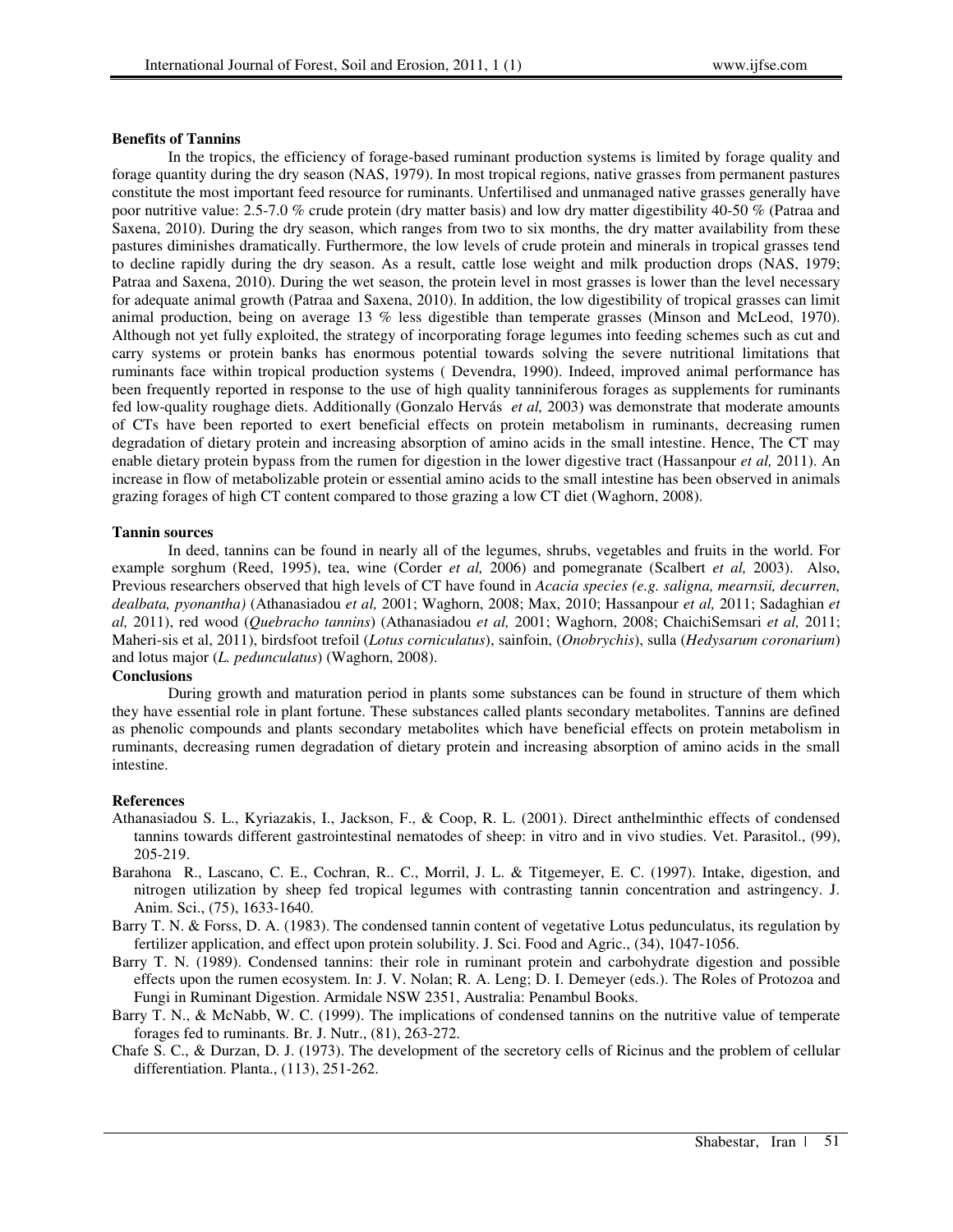- ChaichiSemsari M., MaheriSis, N., Sadaghian, M.., Eshratkhah, B., & Hassanpour S. (2011). Effects of administration of industrial tannins on nutrient excretion parameters during naturally acquired mixed nematode infections in Moghani sheep. J. Amer. Sci., 7(6), 245-248.
- Corder R., Mullen, W., & Khan, N. Q. 2006. Oenology: red wine procyanidins and vascular health. Nature , 444 (7119): 566- 570. doi: 10.1038/444566a. PMID 17136085.
- Degen A. A., Becker, K., Makkar, H. P. S. & Borowy, N. (1995). Acacia saligna as a fodder for desert livestock and the interaction of its tannins with fiber fractions. J. Sci.of Food Agric., (68), 65-71.
- Fahey Jr. G. C. & Jung, H.-J. G. (1989). Phenolic compounds in forages and fibrous feedstuffs. In: P.R. Cheeke (ed.). Toxic. Plant Origin., CRC Press, Inc. Boca Raton, Fla. (4), 123-127.
- Feeny P. P. (1970). Seasonal changes in oak-leaf tannins and nutrients as a cause of spring feeding by winter moth caterpillars. Ecol.. (51), 565-581.
- Foo L.Y., Jones, W.T., Porter, L. J. & Williams, V. M. (1982). Proanthocyanidin polymers of fodder legumes. Phytochemis., (21), 933-935.
- Gonzalo H., Frutos, P., Giráldez, F. J., Mantecón, Á. R., & Álvarez Del Pino, M. C. 2003. Effect of different doses of quebracho tannins extract on rumen fermentation in ewes. Anim. Feed Sci. Technol. (109), 65-78.
- Gottlieb O. R. (1990). Phytochemical differentiation and function. Phytochemis., (29), 1715- 1724.
- Hagerman A. E. & Buttler, L. G. (1981). The specificity of proanthocyanidin-proteininteractions. J. Bio. Chem., (256), 4494-4497.
- Haslam E. (1974). The Shikimate Pathway. New York: John Wiley and Sons.
- Haslam E. (1986). Hydroxybenzoic acid and the enigma of gallic acid. In: Conn, E.E. (ed.). The Shikimic Acid Pathway. Rec. Adv. Phytochem., Plenum Press, New York, (20), 163-200.
- Haslam E. (1989). Plant Polyphenols- Vegetable Tannins Revisited. Camb. University Press, Cambridge, UK.
- Hassanpour S., Sadaghian, M., MaheriSis, N., Eshratkhah, B., & ChaichiSemsari, M. (2011). Effect of condensed tannin on controlling faecal protein excretion in nematode-infected sheep: in vivo study. J. Amer. Sci., 7(5), 896- 900.
- Hättenschwiler S. & Vitousek, P. M. (2000). The role of polyphenols in terrestrial ecosystem nutrient cycling. Trends Ecol. Evol., 15(6), 238- 243. Elsevier Science Ltd. All rights reserved. PII: S0169-5347(00)01861-9.
- Jackson F. S., Barry, T. N., Lascano, C. E. & Palmer, B. (1996). The extractable and bound condensed tannin content of leaves from tropical tree, shrub and forage legumes. J. Sci. Food Agric., (71), 103-110.
- Jung H. G. & Fahey Jr. G. C. (1983). Nutritional implications of phenolic monomers and lignin: a review. J. Anim. Sci., (57), 206-219.
- Lees G. L., Gruber, M. Y., & Suttill, N. H. (1995). Condensed tannin in sainfoin. II. Occurrence and changes during leaf development. Can. J. Bot., (73), 1540-1547.
- Maheri-Sis N., Chaichi Semsari, M., Eshratkhah, B., Sadaghian, M., Gorbani, A., & Hassanpour, S. (2011). Evaluation of the effects of Quebracho condensed tannin on faecal egg counts during naturally acquired mixed nematode infections in Moghani sheep. Annals Biol. Res., 2 (2), 170-174.
- Mangan J. L. (1988). Nutritional effects of tannins in animal feeds. Nutr. Res., Reviews. (1), 209-231.
- marti'nez T. F., Moyano, F. J., Di'az, M., Barroso, F. G., & Alarco'n, F. J. (2004). Ruminaldegradation of tannintreated legume meals. J. Sci. Food Agric., (84), 1979-1987.
- Max R. A. (2010). Effect of repeated wattle tannin drenches on worm burdens, faecal egg counts and egg hatchability during naturally acquired nematode infections in sheep and goats. Vet. Parasitol., (169), 138-143.
- McSweeney C. S., Palmer, B., McNeill, D. M., & Krause, D. O. (2001). Microbial interactions with tannins: nutritional consequences for ruminants. Anim. Feed Sci. Technol., (91), 83-93.
- Min B. R., & Hart, S. P. (2003). Tannins for suppression of internal parasites. J. Anim. Sci., (81), 102-109.
- Minson D. J. & McLeod, M. N. (April 13-23, 1970). The digestibility of temperate and tropical legumes. In: Norman, M.J.T. (ed.). Proceedings of the XI International Grasslands Congress. Surfer's Paradise, Queensland, Australia, University of Queensland Press, St. Lucia, Queensland.
- Mooney, H. A., Harrison, A. T. & Morrow, P. A. (1975). Environmental limitations of photosynthesis on a California evergreen srub (Heteroeles erbutifolia). Oecologia., (19), 293-302.
- NAS (National Academy of Sciences). (1984). Leucaena: promising forage and tree crop for the tropics. NAS, Washington, D.C., USA.
- Patraa A. K. & J. Saxena. (2010). Exploitation of dietary tannins to improve rumen metabolism and ruminant nutrition. J. Sci. Food Agric., (91), 24-37.